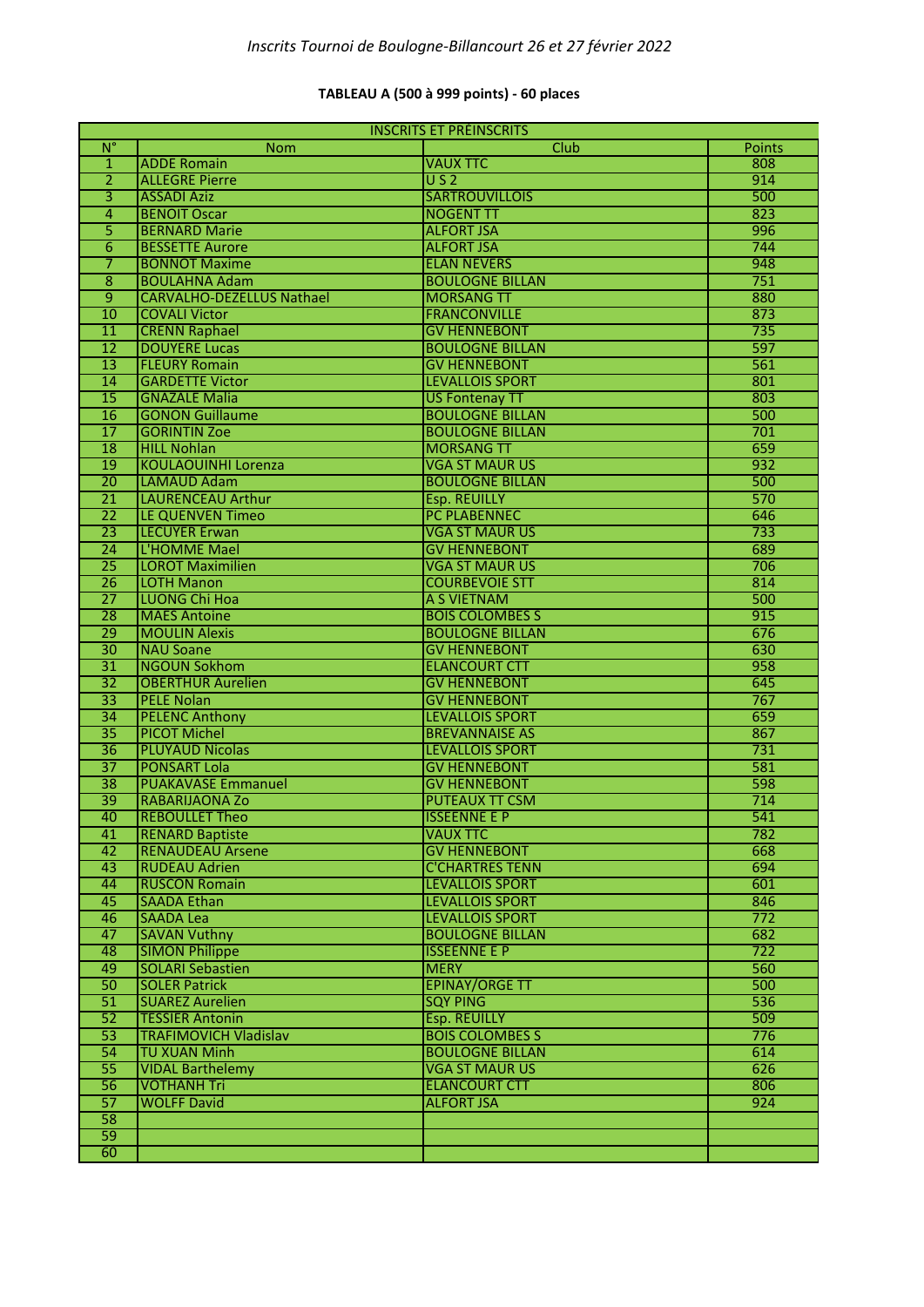## **TABLEAU B (500 à 1299 points) - 60 places**

| <b>INSCRITS ET PRÉINSCRITS</b> |                                  |                        |               |
|--------------------------------|----------------------------------|------------------------|---------------|
| $N^{\circ}$                    | Nom                              | Club                   | <b>Points</b> |
| $\mathbf{1}$                   | <b>ADDE Romain</b>               | <b>VAUX TTC</b>        | 808           |
| 2                              | <b>ALLEGRE Pierre</b>            | $\overline{U}$ S 2     | 914           |
| $\overline{3}$                 | <b>BALING BARBE Raphael</b>      | <b>GV HENNEBONT</b>    | 1098          |
| 4                              | <b>BAPT Flore</b>                | <b>NEUILLY ASPN</b>    | 893           |
| 5                              | <b>BARCELO Valentin</b>          | <b>CTTCMM</b>          | 1189          |
| 6                              | <b>BENOIT Oscar</b>              | <b>NOGENT TT</b>       | 823           |
| 7                              | <b>BOITEAU Jean-Serge</b>        | <b>BOULOGNE BILLAN</b> | 795           |
| $\overline{8}$                 | <b>BONNOT Maxime</b>             | <b>ELAN NEVERS</b>     | 948           |
| $\overline{9}$                 | <b>BOULAHNA Adam</b>             | <b>BOULOGNE BILLAN</b> | 751           |
| 10                             | <b>CARVALHO-DEZELLUS Nathael</b> | <b>MORSANG TT</b>      | 880           |
| $\overline{11}$                | <b>CERVERA Y ALVAREZ Paul</b>    | $\overline{U}$ S 2     | 1221          |
| $\overline{12}$                | <b>CHALINE Paul</b>              | <b>SM MONTROUGE</b>    | 1119          |
| $\overline{13}$                | <b>CHAUDOREILLE Thomas</b>       | <b>BOIS COLOMBES S</b> | 1278          |
| $\overline{14}$                | <b>COZIEN Ethan</b>              | <b>BOULOGNE BILLAN</b> | 1027          |
| $\overline{15}$                | <b>CRENN Raphael</b>             | <b>GV HENNEBONT</b>    | 735           |
| 16                             | <b>DE GREEF Francois</b>         | <b>COURBEVOIE STT</b>  | 1259          |
| $\overline{17}$                | <b>DUMAINE Valentin</b>          | SP. PARIS 20 TT        | 1158          |
| 18                             | <b>FANENE Siliako</b>            | <b>GV HENNEBONT</b>    | 1169          |
| 19                             | <b>FISCHER-CHOMAUD Dominique</b> | <b>AP PACYMENILLES</b> | 1037          |
| $\overline{20}$                | <b>FLEURY Romain</b>             | <b>GV HENNEBONT</b>    | 561           |
| 21                             | <b>GARDETTE Victor</b>           | <b>LEVALLOIS SPORT</b> | 801           |
|                                | <b>GIVELET Pierre</b>            | <b>GV HENNEBONT</b>    |               |
| 22                             |                                  | <b>BOULOGNE BILLAN</b> | 1133          |
| $\overline{23}$                | <b>GOURIOU Felix</b>             | <b>NEUILLY ASPN</b>    | 880           |
| $\overline{24}$                | <b>GREVET Maela</b>              |                        | 1138          |
| $\overline{25}$                | <b>HILL Nohlan</b>               | <b>MORSANG TT</b>      | 659           |
| $\overline{26}$                | <b>KOULAOUINHI Lorenza</b>       | <b>VGA ST MAUR US</b>  | 932           |
| $\overline{27}$                | <b>LAUNAY Nestor</b>             | <b>LMTT</b>            | 1177          |
| 28                             | <b>LAURENCEAU Arthur</b>         | <b>Esp. REUILLY</b>    | 570           |
| 29                             | LE QUENVEN Timeo                 | PC PLABENNEC           | 646           |
| $\overline{30}$                | <b>LE ROY Martial</b>            | <b>TTMC CHATILLON</b>  | 1009          |
| $\overline{31}$                | <b>LECUYER Ines</b>              | <b>VGA ST MAUR US</b>  | 1071          |
| $\overline{32}$                | L'HOMME Mael                     | <b>GV HENNEBONT</b>    | 689           |
| $\overline{33}$                | <b>LOROT Maximilien</b>          | <b>VGA ST MAUR US</b>  | 706           |
| $\overline{34}$                | <b>LOTH Manon</b>                | <b>COURBEVOIE STT</b>  | 814           |
| $\overline{35}$                | <b>LOTH Mathis</b>               | <b>COURBEVOIE STT</b>  | 1004          |
| 36                             | <b>MAES Antoine</b>              | <b>BOIS COLOMBES S</b> | 915           |
| $\overline{37}$                | <b>MAZERAT Hugo</b>              | <b>COURBEVOIE STT</b>  | 813           |
| $\overline{38}$                | <b>MORALES-RENAULD Nino</b>      | <b>JAM</b>             | 1139          |
| 39                             | <b>MOULIN Alexis</b>             | <b>BOULOGNE BILLAN</b> | 676           |
| 40                             | <b>NAPASEUTH Noa</b>             | <b>Esp. REUILLY</b>    | 1020          |
| 41                             | <b>NAU Soane</b>                 | <b>GV HENNEBONT</b>    | 630           |
| 42                             | <b>OBERTHUR Aurelien</b>         | <b>GV HENNEBONT</b>    | 645           |
| 43                             | <b>PELE Nolan</b>                | <b>GV HENNEBONT</b>    | 767           |
| 44                             | <b>PICOT Michel</b>              | <b>BREVANNAISE AS</b>  | 867           |
| 45                             | <b>PLUYAUD Nicolas</b>           | <b>LEVALLOIS SPORT</b> | 731           |
| 46                             | <b>PONSART Lola</b>              | <b>GV HENNEBONT</b>    | 581           |
| 47                             | <b>PUAKAVASE Emmanuel</b>        | <b>GV HENNEBONT</b>    | 598           |
| 48                             | RABARIJAONA Zo                   | <b>PUTEAUX TT CSM</b>  | 714           |
| 49                             | <b>RAMIS Michel</b>              | <b>NEUILLY ASPN</b>    | 1126          |
| 50                             | <b>RENARD Baptiste</b>           | <b>VAUX TTC</b>        | 782           |
| 51                             | <b>RENAUDEAU Arsene</b>          | <b>GV HENNEBONT</b>    | 668           |
| 52                             | <b>RUDEAU Adrien</b>             | <b>C'CHARTRES TENN</b> | 694           |
| 53                             | <b>RUSCON Romain</b>             | <b>LEVALLOIS SPORT</b> | 601           |
| 54                             | <b>SOLARI Sebastien</b>          | <b>MERY</b>            | 560           |
| $\overline{55}$                | <b>STERENBERG Ethan</b>          | SP. PARIS 20 TT        | 1143          |
| 56                             | <b>SUAREZ Aurelien</b>           | <b>SQY PING</b>        | 536           |
| 57                             | <b>TESSIER Antonin</b>           | <b>Esp. REUILLY</b>    | 509           |
| 58                             | <b>TRAFIMOVICH Vladislav</b>     | <b>BOIS COLOMBES S</b> | 776           |
| 59                             | <b>TU XUAN Minh</b>              | <b>BOULOGNE BILLAN</b> | 614           |
| 60                             | <b>VIDAL Barthelemy</b>          | <b>VGA ST MAUR US</b>  | 626           |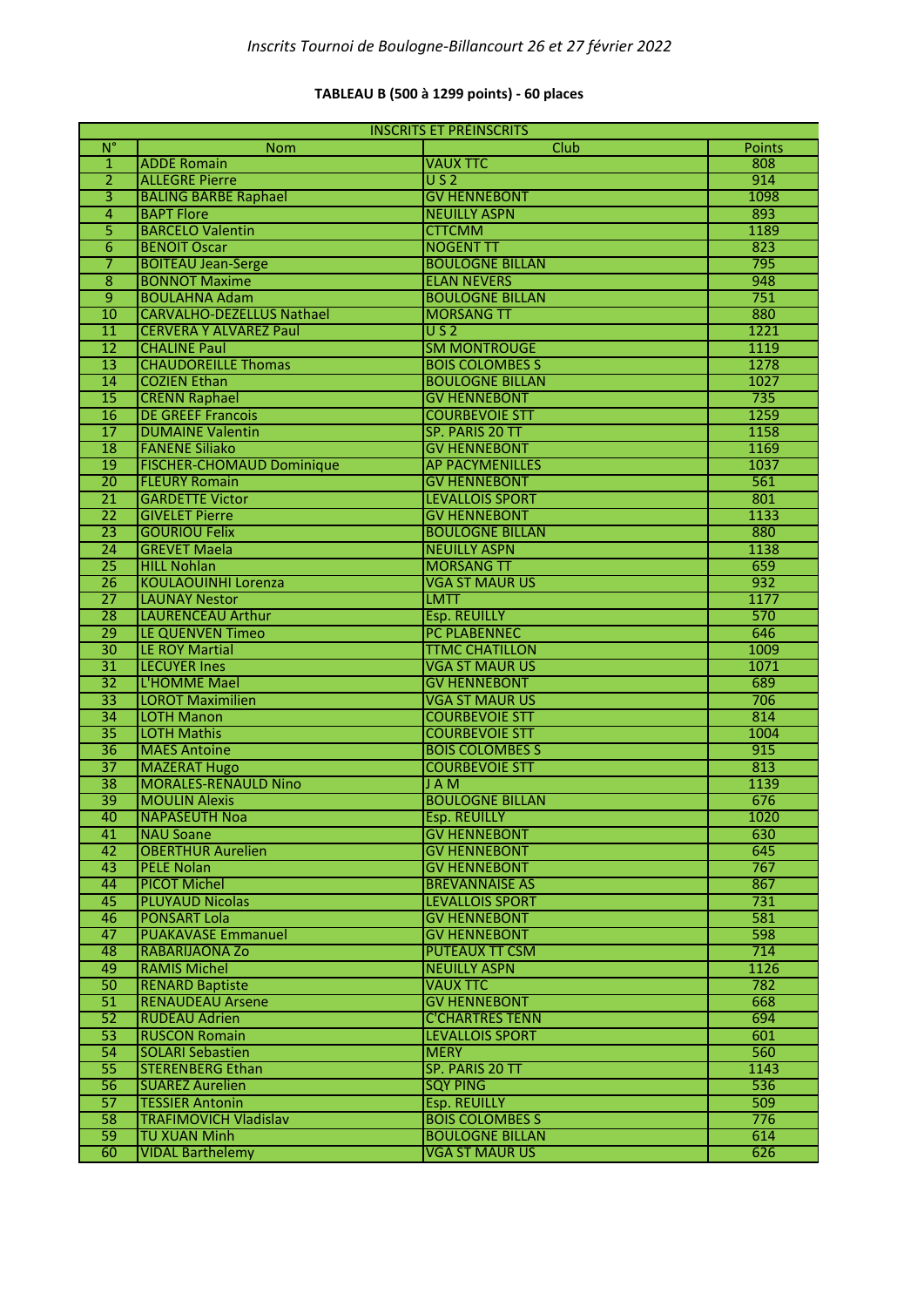### **TABLEAU C (500 à 1599 points) - 48 places**

| <b>INSCRITS ET PRÉINSCRITS</b> |                                  |                        |        |
|--------------------------------|----------------------------------|------------------------|--------|
| $N^{\circ}$                    | <b>Nom</b>                       | Club                   | Points |
| $\mathbf{1}$                   | <b>ABBAS Abdel-Jalil</b>         | PONTOISE-CERGY         | 1531   |
| $\overline{2}$                 | <b>AZIBERT Baptiste</b>          | <b>LOGNES EP</b>       | 1433   |
| 3                              | <b>BALING BARBE Raphael</b>      | <b>GV HENNEBONT</b>    | 1098   |
| $\overline{4}$                 | <b>BAPT Flore</b>                | <b>NEUILLY ASPN</b>    | 893    |
| 5                              | <b>BERNARDIN Guillaume</b>       | <b>PARIS IX ATT</b>    | 1410   |
| 6                              | <b>BLANCHE Romain</b>            | <b>VAUX TTC</b>        | 933    |
| 7                              | <b>BLIN Thomas</b>               | <b>GV HENNEBONT</b>    | 1385   |
| $\boldsymbol{8}$               | <b>BOITEAU Jean-Serge</b>        | <b>BOULOGNE BILLAN</b> | 795    |
| $\mathsf 9$                    | <b>BROUCKAERT Elouann</b>        | <b>GV HENNEBONT</b>    | 1414   |
| 10                             | <b>CARIOU Romain</b>             | <b>GV HENNEBONT</b>    | 1378   |
| 11                             | <b>CERVERA Y ALVAREZ Paul</b>    | US <sub>2</sub>        | 1221   |
| 12                             | <b>CHADELAUD Jovan</b>           | <b>VERSAILLES SCTT</b> | 1388   |
| 13                             | <b>CHALINE Paul</b>              | <b>SM MONTROUGE</b>    | 1119   |
| 14                             | <b>CHAUDOREILLE Thomas</b>       | <b>BOIS COLOMBES S</b> | 1278   |
| 15                             | <b>COHEN Leo</b>                 | <b>SM MONTROUGE</b>    | 1573   |
| 16                             | <b>COZIEN Ethan</b>              | <b>BOULOGNE BILLAN</b> | 1027   |
| 17                             | <b>DAVID-GARCIA Julian</b>       | <b>COULOMMIERS TT</b>  | 1167   |
| 18                             | <b>DESPINOY Salome</b>           | <b>ERMONT-PLESSIS</b>  | 1275   |
| 19                             | DIMBIMIARILANITRA Harena         | <b>GV HENNEBONT</b>    | 1145   |
| 20                             | <b>DUMAINE Valentin</b>          | SP. PARIS 20 TT        | 1158   |
| 21                             | <b>EHRET Tom</b>                 | <b>VAUX TTC</b>        | 1295   |
| 22                             | <b>FANENE Siliako</b>            | <b>GV HENNEBONT</b>    | 1169   |
| 23                             | <b>FISCHER-CHOMAUD Dominique</b> | <b>AP PACYMENILLES</b> | 1037   |
| 24                             | <b>FOSSE Alexandre</b>           | <b>SCEAUX T.T.</b>     | 1526   |
| 25                             | <b>GARCIA Aymeric</b>            | <b>COULOMMIERS TT</b>  | 1245   |
| 26                             | <b>GIVELET Pierre</b>            | <b>GV HENNEBONT</b>    | 1133   |
| 27                             | <b>GOURIOU Felix</b>             | <b>BOULOGNE BILLAN</b> | 880    |
| 28                             | <b>GREVET Maela</b>              | <b>NEUILLY ASPN</b>    | 1138   |
| 29                             | <b>HACHARD Ilan</b>              | <b>MERY</b>            | 1488   |
| 30                             | <b>HAMELIN Dorian</b>            | <b>VAUX TTC</b>        | 1487   |
| 31                             | <b>HARDY Guillaume</b>           | <b>Ste GENEVIEVE S</b> | 1333   |
| 32                             | <b>KAROUIA Elyas</b>             | <b>SQY PING</b>        | 1544   |
| 33                             | <b>KTORZA Renald</b>             | <b>PANTIN CMS</b>      | 1450   |
| 34                             | <b>LAURENT Hermann</b>           | <b>GV HENNEBONT</b>    | 1269   |
| 35                             | LE BOULC'H Maxime                | <b>Ste GENEVIEVE S</b> | 1291   |
| 36                             | LE ROY Martial                   | <b>TTMC CHATILLON</b>  | 1009   |
| 37                             | <b>LOTH Mathis</b>               | <b>COURBEVOIE STT</b>  | 1004   |
| 38                             | <b>MICHE Ludovic</b>             | Esp. REUILLY           | 1465   |
| 39                             | <b>NGUYEN Maxime</b>             | <b>LOGNES EP</b>       | 1439   |
| 40                             | RAHARIJAONA Santatriniaina       | <b>GV HENNEBONT</b>    | 1145   |
| 41                             | RAKOTOMANANA Zo Fanomezantso     | <b>GV HENNEBONT</b>    | 1445   |
| 42                             | <b>REGRAGUI Sofia</b>            | <b>BOULOGNE BILLAN</b> | 928    |
| 43                             | <b>ROUSSEL Thibault</b>          | <b>ELANCOURT CTT</b>   | 1442   |
| 44                             | <b>SAINT DENIS Benoit</b>        | <b>GV HENNEBONT</b>    | 1492   |
| 45                             | <b>SALLAH DUSE Louis</b>         | <b>RAMBOUILLET TT</b>  | 1144   |
| 46                             | <b>TAMBIA Nicolas</b>            | <b>PALAISEAU US</b>    | 1349   |
| 47                             | <b>VINCHON Romaric</b>           | <b>SQY PING</b>        | 1486   |
| 48                             | <b>ZHAO Antoine</b>              | <b>BOULOGNE BILLAN</b> | 1549   |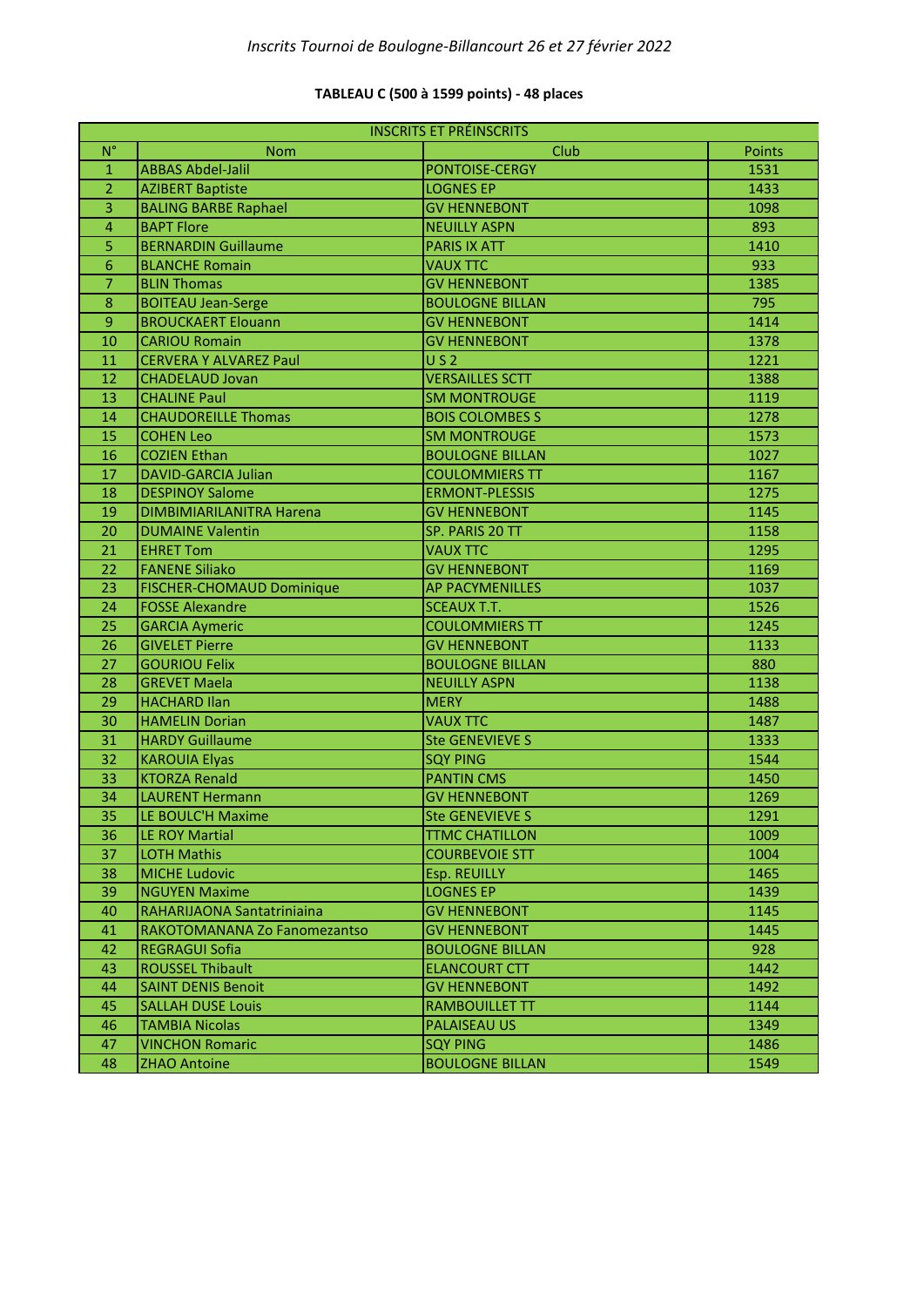### **TABLEAU D (500 à 1899 points) - 54 places**

| <b>INSCRITS ET PRÉINSCRITS</b> |                            |                        |               |
|--------------------------------|----------------------------|------------------------|---------------|
| $N^{\circ}$                    | <b>Nom</b>                 | Club                   | <b>Points</b> |
| $\mathbf{1}$                   | <b>AADARI Nassim</b>       | <b>SAINT REMY TT</b>   | 1891          |
| $\overline{2}$                 | <b>ABBAS Abdel-Jalil</b>   | <b>PONTOISE-CERGY</b>  | 1531          |
| $\overline{\mathbf{3}}$        | <b>ARMAND Celian</b>       | <b>CHARENTON TT</b>    | 1708          |
| 4                              | <b>AZIBERT Baptiste</b>    | <b>LOGNES EP</b>       | 1433          |
| 5                              | <b>BENMOUNA Amine</b>      | <b>PONTOISE-CERGY</b>  | 1424          |
| 6                              | <b>BLANCHE Romain</b>      | <b>VAUX TTC</b>        | 933           |
| 7                              | <b>BLIN Thomas</b>         | <b>GV HENNEBONT</b>    | 1385          |
| 8                              | <b>BOULET Lucien</b>       | <b>SCEAUX T.T.</b>     | 1666          |
| $\overline{9}$                 | <b>BROUCKAERT Elouann</b>  | <b>GV HENNEBONT</b>    | 1414          |
| 10                             | <b>CARIOU Romain</b>       | <b>GV HENNEBONT</b>    | 1378          |
| $\overline{11}$                | <b>CHADELAUD Jovan</b>     | <b>VERSAILLES SCTT</b> | 1388          |
| $\overline{12}$                | <b>CHAU Thierry</b>        | <b>PARIS IX ATT</b>    | 1673          |
| $\overline{13}$                | <b>COHEN Leo</b>           | <b>SM MONTROUGE</b>    | 1573          |
| 14                             | <b>COLLINET Clara</b>      | <b>Esp. REUILLY</b>    | 1686          |
| $\overline{15}$                | <b>CORRIC Paolo</b>        | <b>NIMES ASPC</b>      | 1668          |
| 16                             | <b>DAVID-GARCIA Julian</b> | <b>COULOMMIERS TT</b>  | 1167          |
| $\overline{17}$                | <b>DE GREEF Francois</b>   | <b>COURBEVOIE STT</b>  | 1259          |
| 18                             | <b>DESPINOY Salome</b>     | <b>ERMONT-PLESSIS</b>  | 1275          |
| 19                             | <b>DUROY Nicolas</b>       | <b>GV HENNEBONT</b>    | 1503          |
| 20                             | <b>DUROY Valentin</b>      | <b>ELANCOURT CTT</b>   | 1462          |
| 21                             | <b>EHRET Tom</b>           | <b>VAUX TTC</b>        | 1295          |
| $\overline{22}$                | <b>GAUGRY Felix</b>        | <b>ERMONT-PLESSIS</b>  | 1780          |
| $\overline{23}$                | <b>HACHARD Ilan</b>        | <b>MERY</b>            | 1488          |
| 24                             | <b>HAMDOUN Mathis</b>      | <b>IGNY</b>            | 1842          |
| $\overline{25}$                | <b>HAMELIN Dorian</b>      | <b>VAUX TTC</b>        | 1487          |
| 26                             | <b>HELLE Tanja</b>         | <b>ENT ST PIERRE</b>   | 1828          |
| $\overline{27}$                | <b>KAROUIA Elyas</b>       | <b>SQY PING</b>        | 1544          |
| 28                             | <b>KHEZZANE Ilane</b>      | <b>GV HENNEBONT</b>    | 1600          |
| 29                             | <b>KTORZA Renald</b>       | <b>PANTIN CMS</b>      | 1450          |
| $\overline{30}$                | <b>LAURENT Hermann</b>     | <b>GV HENNEBONT</b>    | 1269          |
| $\overline{31}$                | <b>LECHEMINANT Claude</b>  | <b>CHESNAY 78 AS</b>   | 1655          |
| $\overline{32}$                | <b>LEROY Thibaud</b>       | <b>SQY PING</b>        | 1728          |
| $\overline{33}$                | <b>LIZZI Enzo</b>          | <b>ST-DENIS US93TT</b> | 1803          |
| 34                             | <b>LOUET Sebastien</b>     | <b>BOULOGNE BILLAN</b> | 1688          |
| $\overline{35}$                | <b>MARBOTTE Vincent</b>    | <b>BOULOGNE BILLAN</b> | 1494          |
| $\overline{36}$                | <b>MARSY Philippe</b>      | <b>SENE TT</b>         | 1457          |
| $\overline{37}$                | <b>MARTIN Anthony</b>      | <b>GV HENNEBONT</b>    | 1547          |
| $\overline{38}$                | <b>MICHE Ludovic</b>       | <b>Esp. REUILLY</b>    | 1465          |
| $\overline{39}$                | <b>NAMAN Jean-Jacques</b>  | <b>BOULOGNE BILLAN</b> | 1150          |
| 40                             | NAPASEUTH Noa              | Esp. REUILLY           | 1020          |
| 41                             | <b>NGUYEN Maxime</b>       | <b>LOGNES EP</b>       | 1439          |
| 42                             | <b>REGRAGUI Sofia</b>      | <b>BOULOGNE BILLAN</b> | 928           |
| 43                             | <b>ROUSSEL Thibault</b>    | <b>ELANCOURT CTT</b>   | 1442          |
| 44                             | <b>ROYAN Baptiste</b>      | <b>USKB</b>            | 1673          |
| 45                             | <b>SAINT DENIS Benoit</b>  | <b>GV HENNEBONT</b>    | 1492          |
| 46                             | <b>SALLAH DUSE Louis</b>   | <b>RAMBOUILLET TT</b>  | 1144          |
| 47                             | <b>SOLARI Ilan</b>         | <b>ERMONT-PLESSIS</b>  | 1717          |
| 48                             | <b>TAMBIA Nicolas</b>      | <b>PALAISEAU US</b>    | 1349          |
| 49                             | <b>TEAV Aaron</b>          | <b>SM MONTROUGE</b>    | 1549          |
| 50                             | <b>TROUBAT Edgar</b>       | <b>VERSAILLES SCTT</b> | 1613          |
| 51                             | <b>VINCHON Romaric</b>     | <b>SQY PING</b>        | 1486          |
| 52                             | <b>VITEL Noah</b>          | <b>COURBEVOIE STT</b>  | 1716          |
| $\overline{53}$                | <b>ZHAO Antoine</b>        | <b>BOULOGNE BILLAN</b> | 1549          |
| 54                             | <b>ZOUITENE Bilel</b>      | <b>IGNY</b>            | 1402          |

| <b>LISTE D'ATTENTE</b> |                         |                        |               |
|------------------------|-------------------------|------------------------|---------------|
| N°                     | Nom                     | Club                   | <b>Points</b> |
|                        | <b>IFOSSE Alexandre</b> | <b>SCEAUX T.T.</b>     | 1526          |
|                        | <b>BERRA Sofiane</b>    | <b>PARIS IX ATT</b>    | 1376          |
|                        | LE BOULC'H Maxime       | <b>Ste GENEVIEVE S</b> | 1291          |
|                        | <b>HARDY Guillaume</b>  | <b>Ste GENEVIEVE S</b> | 1333          |
|                        | <b>IDAOUDI Karim</b>    | <b>LEVALLOIS SPORT</b> | 1806          |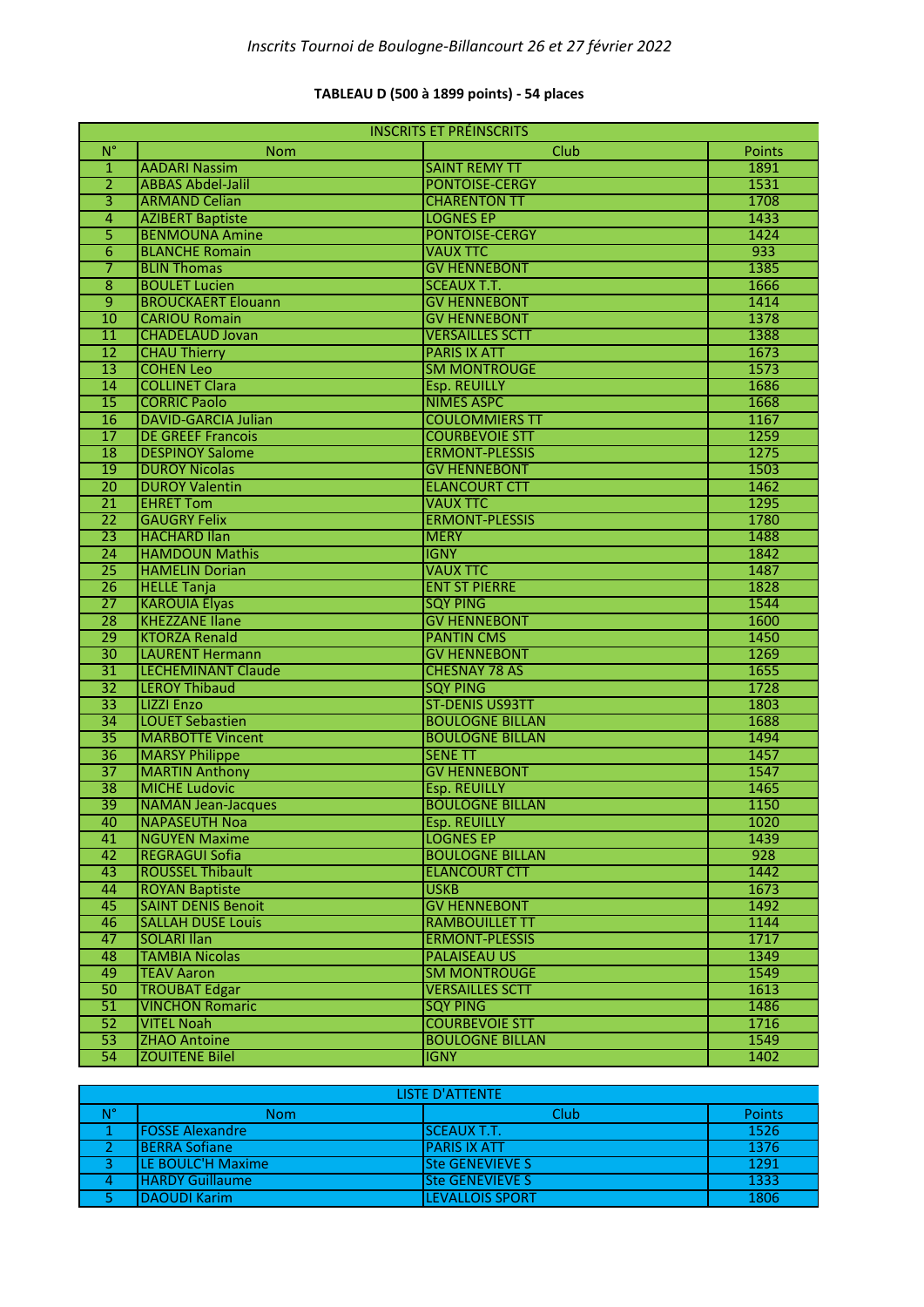### **TABLEAU E (Toutes séries Mixte) - 48 places**

| <b>INSCRITS ET PRÉINSCRITS</b> |                              |                        |        |
|--------------------------------|------------------------------|------------------------|--------|
| $N^{\circ}$                    | <b>Nom</b>                   | Club                   | Points |
| $\mathbf{1}$                   | <b>AADARI Nassim</b>         | <b>SAINT REMY TT</b>   | 1891   |
| $\overline{2}$                 | <b>ANQUETIL Mathis</b>       | 4S TOURS T.T.          | 2160   |
| $\overline{3}$                 | <b>ARMAND Celian</b>         | <b>CHARENTON TT</b>    | 1708   |
| $\overline{4}$                 | <b>BAYLE Paul</b>            | <b>HERBLAY</b>         | 1786   |
| 5                              | <b>BENMOUNA Amine</b>        | <b>PONTOISE-CERGY</b>  | 1424   |
| 6                              | <b>BERRA Sofiane</b>         | <b>PARIS IX ATT</b>    | 1376   |
| $\overline{7}$                 | <b>BHANJA Ronit</b>          | <b>C'CHARTRES TENN</b> | 2838   |
| 8                              | <b>BOULET Lucien</b>         | <b>SCEAUX T.T.</b>     | 1666   |
| $\overline{9}$                 | <b>BOURIAH Larbi</b>         | <b>COURBEVOIE STT</b>  | 2435   |
| 10                             | <b>CAUCHIE Mathis</b>        | <b>SARTROUVILLOIS</b>  | 1926   |
| 11                             | <b>CHARPENTIER Theo</b>      | SP. PARIS 20 TT        | 2064   |
| 12                             | <b>CHAU Thierry</b>          | <b>PARIS IX ATT</b>    | 1673   |
| 13                             | <b>COLLINET Clara</b>        | Esp. REUILLY           | 1686   |
| 14                             | <b>CORRIC Paolo</b>          | <b>NIMES ASPC</b>      | 1668   |
| $\overline{15}$                | <b>DAOUDI Karim</b>          | <b>LEVALLOIS SPORT</b> | 1806   |
| 16                             | <b>DE CASTILLA Alphonse</b>  | <b>PALAISEAU US</b>    | 2324   |
| $\overline{17}$                | <b>DEBERTHE Clement</b>      | <b>BOULOGNE BILLAN</b> | 2521   |
| $\overline{18}$                | <b>DERIT Johan</b>           | <b>PPC VILLENEUVE</b>  | 2543   |
| 19                             | <b>DUROY Nicolas</b>         | <b>GV HENNEBONT</b>    | 1503   |
| $\overline{20}$                | <b>DUROY Valentin</b>        | <b>ELANCOURT CTT</b>   | 1462   |
| $\overline{21}$                | <b>FOSSE Alexandre</b>       | <b>SCEAUX T.T.</b>     | 1526   |
| $\overline{22}$                | <b>GAUGRY Felix</b>          | <b>ERMONT-PLESSIS</b>  | 1780   |
| $\overline{23}$                | <b>GHEERAERT Paul</b>        | <b>LEVALLOIS SPORT</b> | 2155   |
| $\overline{24}$                | <b>HAMDOUN Mathis</b>        | <b>IGNY</b>            | 1842   |
| $\overline{25}$                | <b>HELLE Tanja</b>           | <b>ENT ST PIERRE</b>   | 1828   |
| $\overline{26}$                | <b>HMAM Adam</b>             | <b>COURBEVOIE STT</b>  | 2610   |
| $\overline{27}$                | <b>KHEZZANE Ilane</b>        | <b>GV HENNEBONT</b>    | 1600   |
| $\overline{28}$                | <b>LACROIX Quentin</b>       | <b>BOULOGNE BILLAN</b> | 2049   |
| 29                             | <b>LAMBERT Nicolas</b>       | <b>ERMONT-PLESSIS</b>  | 2035   |
| $\overline{30}$                | <b>LAUNAY Nestor</b>         | <b>LMTT</b>            | 1177   |
| 31                             | <b>LECHEMINANT Claude</b>    | <b>CHESNAY 78 AS</b>   | 1655   |
| $\overline{32}$                | <b>LEROY Thibaud</b>         | <b>SQY PING</b>        | 1728   |
| $\overline{33}$                | <b>LETHOREL Serge</b>        | <b>BOULOGNE BILLAN</b> | 1995   |
| $\overline{34}$                | <b>LIU Rundong</b>           | PARIS 13 TT            | 2346   |
| $\overline{35}$                | <b>LIZZI Enzo</b>            | <b>ST-DENIS US93TT</b> | 1803   |
| $\overline{36}$                | <b>LOUET Sebastien</b>       | <b>BOULOGNE BILLAN</b> | 1688   |
| $\overline{37}$                | <b>MARSY Philippe</b>        | <b>SENE TT</b>         | 1457   |
| 38                             | <b>MARTIN Anthony</b>        | <b>GV HENNEBONT</b>    | 1547   |
| 39                             | <b>MONTAUBAN Benoit</b>      | <b>VGA ST MAUR US</b>  | 2287   |
| 40                             | <b>NAMAN Jean-Jacques</b>    | <b>BOULOGNE BILLAN</b> | 1150   |
| 41                             | <b>PICOT Celeste</b>         | <b>ST-DENIS US93TT</b> | 1847   |
| 42                             | PIMONT NISHIMURA Louis       | <b>PARIS IX ATT</b>    | 1980   |
| 43                             | RAKOTOMANANA Zo Fanomezantso | <b>GV HENNEBONT</b>    | 1445   |
| 44                             | RASSOUW Jean                 | <b>C'CHARTRES TENN</b> | 2223   |
| 45                             | <b>REUSEAU Louis</b>         | <b>BOULOGNE BILLAN</b> | 2446   |
| 46                             | <b>ROYAN Baptiste</b>        | <b>USKB</b>            | 1673   |
| 47                             | <b>SOLARI Ilan</b>           | <b>ERMONT-PLESSIS</b>  | 1717   |
| 48                             | <b>STEAU Raphael</b>         | <b>SQY PING</b>        | 2262   |
| 49                             | <b>STERENBERG Ethan</b>      | SP. PARIS 20 TT        | 1143   |
| 50                             | <b>TEAV Aaron</b>            | <b>SM MONTROUGE</b>    | 1549   |
| 51                             | <b>TENZIN Gelek</b>          | SP. PARIS 20 TT        | 1970   |
| 52                             | <b>TROUBAT Edgar</b>         | <b>VERSAILLES SCTT</b> | 1613   |
| 53                             | <b>VAN DER VENNE Ratika</b>  | Esp. REUILLY           | 1350   |
| 54                             | <b>VITEL Noah</b>            | <b>COURBEVOIE STT</b>  | 1716   |
| 55                             | <b>ZHANG Qihan</b>           | <b>ST-DENIS US93TT</b> | 2678   |
| 56                             | <b>ZOUITENE Bilel</b>        | <b>IGNY</b>            | 1402   |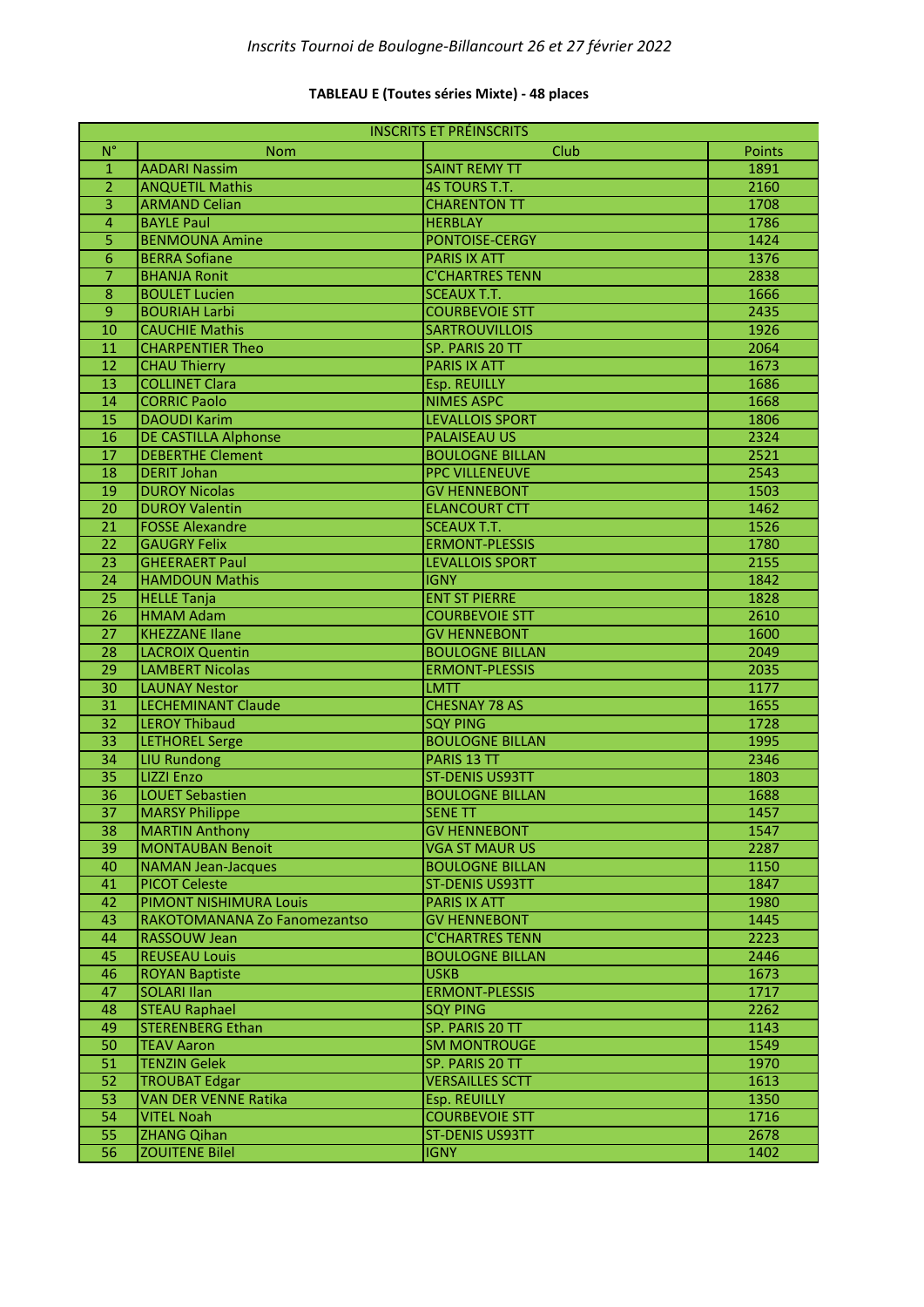| <b>INSCRITS ET PRÉINSCRITS</b> |                             |                        |        |
|--------------------------------|-----------------------------|------------------------|--------|
| $N^{\circ}$                    | <b>Nom</b>                  | <b>Club</b>            | Points |
| $\mathbf{1}$                   | <b>BERNARD Marie</b>        | <b>ALFORT JSA</b>      | 996    |
| $\overline{2}$                 | <b>BESSETTE Aurore</b>      | <b>ALFORT JSA</b>      | 744    |
| $\overline{3}$                 | <b>COLSON Manon</b>         | <b>CHALONS-EN-C TT</b> | 1532   |
| 4                              | DIMBIMIARILANITRA Harena    | <b>GV HENNEBONT</b>    | 1145   |
| 5                              | <b>GIRAULT Angeline</b>     | <b>ALFORT JSA</b>      | 500    |
| 6                              | <b>GNAZALE Malia</b>        | <b>US Fontenay TT</b>  | 803    |
| $\overline{7}$                 | <b>GORINTIN Zoe</b>         | <b>BOULOGNE BILLAN</b> | 701    |
| 8                              | <b>LECUYER Ines</b>         | <b>VGA ST MAUR US</b>  | 1071   |
| $\overline{9}$                 | <b>PICOT Celeste</b>        | <b>ST-DENIS US93TT</b> | 1847   |
| 10                             | RAHARIJAONA Santatriniaina  | <b>GV HENNEBONT</b>    | 1145   |
| 11                             | <b>SAVAN Vuthny</b>         | <b>BOULOGNE BILLAN</b> | 682    |
| 12                             | <b>VAN DER VENNE Ratika</b> | Esp. REUILLY           | 1350   |
| 13                             |                             |                        |        |
| 14                             |                             |                        |        |
| 15                             |                             |                        |        |
| 16                             |                             |                        |        |
| 17                             |                             |                        |        |
| 18                             |                             |                        |        |
| 19                             |                             |                        |        |
| 20                             |                             |                        |        |
| 21                             |                             |                        |        |
| 22                             |                             |                        |        |
| 23                             |                             |                        |        |
| 24                             |                             |                        |        |

## **TABLEAU F (Toutes séries Dames) - 24 places**

# **TABLEAU G (Poussins-Benjamins, max 899 pts) - 12 places**

| <b>INSCRITS ET PRÉINSCRITS</b> |                                 |                        |        |
|--------------------------------|---------------------------------|------------------------|--------|
| $N^{\circ}$                    | <b>Nom</b>                      | Club                   | Points |
|                                | <b>DE JESUS PEQUENO Gaspard</b> | <b>BOULOGNE BILLAN</b> | 527    |
| $\overline{2}$                 | <b>MELASSE Marley</b>           | <b>DRAVEIL TT</b>      | 601    |
| 3                              | <b>RABEMANANTSOA Timiary</b>    | <b>CHELLES TT</b>      | 610    |
| 4                              | <b>REBOULLET Theo</b>           | <b>ISSEENNE E P</b>    | 541    |
| 5                              |                                 |                        |        |
| 6                              |                                 |                        |        |
| 7                              |                                 |                        |        |
| 8                              |                                 |                        |        |
| 9                              |                                 |                        |        |
| 10                             |                                 |                        |        |
| 11                             |                                 |                        |        |
| 12                             |                                 |                        |        |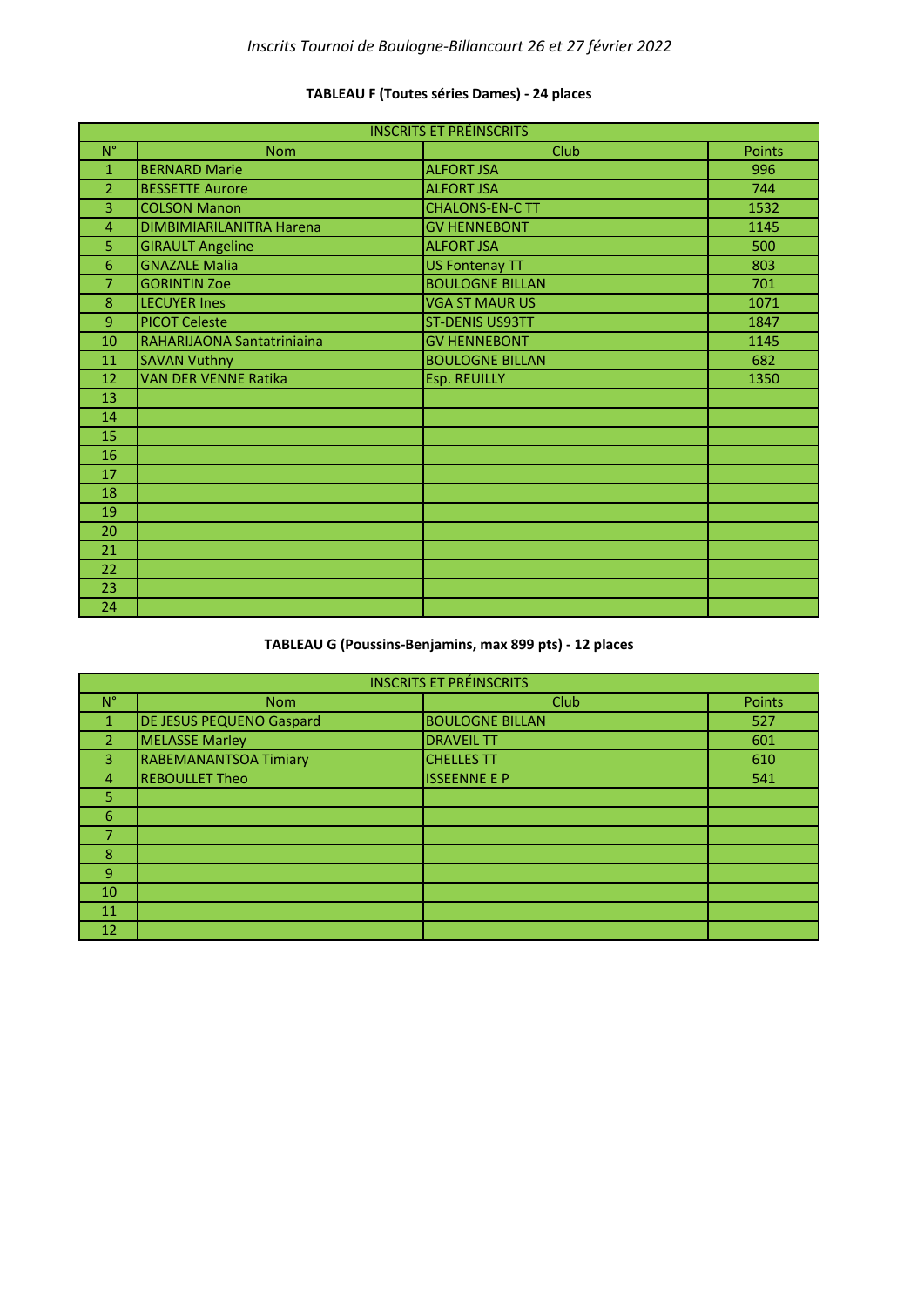# *Inscrits Tournoi de Boulogne-Billancourt 26 et 27 février 2022*

### **TABLEAU H (Poussins à Minimes, max 899 pts) - 15 places**

| <b>INSCRITS ET PRÉINSCRITS</b> |                              |                        |               |
|--------------------------------|------------------------------|------------------------|---------------|
| $N^{\circ}$                    | <b>Nom</b>                   | Club                   | <b>Points</b> |
|                                | <b>BAPTISTA Dario</b>        | <b>SQY PING</b>        | 552           |
| 2                              | <b>CARDOSO Lucas</b>         | <b>ELANCOURT CTT</b>   | 722           |
| 3.                             | <b>DOUYERE Lucas</b>         | <b>BOULOGNE BILLAN</b> | 597           |
| 4                              | <b>FOUCHE Nolann</b>         | <b>SQY PING</b>        | 566           |
| 5.                             | <b>MELASSE Marley</b>        | <b>DRAVEIL TT</b>      | 601           |
| 6                              | <b>NGUYEN TAKIZAWA Taiga</b> | <b>VGA ST MAUR US</b>  | 642           |
|                                | <b>PONSART Lola</b>          | <b>GV HENNEBONT</b>    | 581           |
| 8                              | <b>RABEMANANTSOA Timiary</b> | <b>CHELLES TT</b>      | 610           |
| $\overline{9}$                 | <b>REBOULLET Theo</b>        | <b>ISSEENNE E P</b>    | 541           |
| 10                             | <b>SAADA Ethan</b>           | <b>LEVALLOIS SPORT</b> | 846           |
| 11                             | <b>SAADA Lea</b>             | <b>LEVALLOIS SPORT</b> | 772           |
| 12                             | <b>SCHERRENS Yan</b>         | <b>ETAMPES CTT</b>     | 600           |
| 13                             |                              |                        |               |
| 14                             |                              |                        |               |
| 15                             |                              |                        |               |

#### **TABLEAU I (Minimes-Cadets, max 899 pts) - 24 places**

| <b>INSCRITS ET PRÉINSCRITS</b> |                                  |                        |               |
|--------------------------------|----------------------------------|------------------------|---------------|
| $N^{\circ}$                    | <b>Nom</b>                       | <b>Club</b>            | <b>Points</b> |
| $\mathbf{1}$                   | <b>ADROT CASTORINA Sasha</b>     | <b>BOULOGNE BILLAN</b> | 539           |
| $\overline{2}$                 | <b>BAPTISTA Dario</b>            | <b>SQY PING</b>        | 552           |
| 3                              | <b>BAPTISTA Kilian</b>           | <b>SQY PING</b>        | 634           |
| 4                              | <b>CARDOSO Lucas</b>             | <b>ELANCOURT CTT</b>   | 722           |
| 5                              | <b>CARVALHO-DEZELLUS Nathael</b> | <b>MORSANG TT</b>      | 880           |
| 6                              | <b>CRENN Raphael</b>             | <b>GV HENNEBONT</b>    | 735           |
| 7                              | <b>FARO Esther</b>               | <b>ISSEENNE E P</b>    | 696           |
| 8                              | <b>FOUCHE Nolann</b>             | <b>SQY PING</b>        | 566           |
| $\overline{9}$                 | <b>FOUCHE Titouan</b>            | <b>SQY PING</b>        | 549           |
| 10                             | <b>GOLDSTEIN Noam</b>            | <b>CHELLES TT</b>      | 714           |
| 11                             | <b>HEBERT Guillaume</b>          | <b>CHESNAY 78 AS</b>   | 819           |
| 12                             | <b>HILL Nohlan</b>               | <b>MORSANG TT</b>      | 659           |
| 13                             | <b>HOENEN Emma</b>               | <b>BOIS COLOMBES S</b> | 748           |
| 14                             | <b>LACAZE Mathys</b>             | <b>IGNY</b>            | 657           |
| 15                             | <b>LAMAUD Adam</b>               | <b>BOULOGNE BILLAN</b> | 500           |
| 16                             | LE QUENVEN Timeo                 | <b>PC PLABENNEC</b>    | 646           |
| 17                             | <b>NGUYEN TAKIZAWA Taiga</b>     | <b>VGA ST MAUR US</b>  | 642           |
| 18                             | <b>PONSART Lola</b>              | <b>GV HENNEBONT</b>    | 581           |
| 19                             | <b>ROCHETTE Antoine</b>          | <b>NOGENT TT</b>       | 871           |
| 20                             | <b>SAADA Ethan</b>               | <b>LEVALLOIS SPORT</b> | 846           |
| 21                             | <b>SAADA Lea</b>                 | <b>LEVALLOIS SPORT</b> | 772           |
| 22                             | <b>SCHERRENS Yan</b>             | <b>ETAMPES CTT</b>     | 600           |
| 23                             |                                  |                        |               |
| 24                             |                                  |                        |               |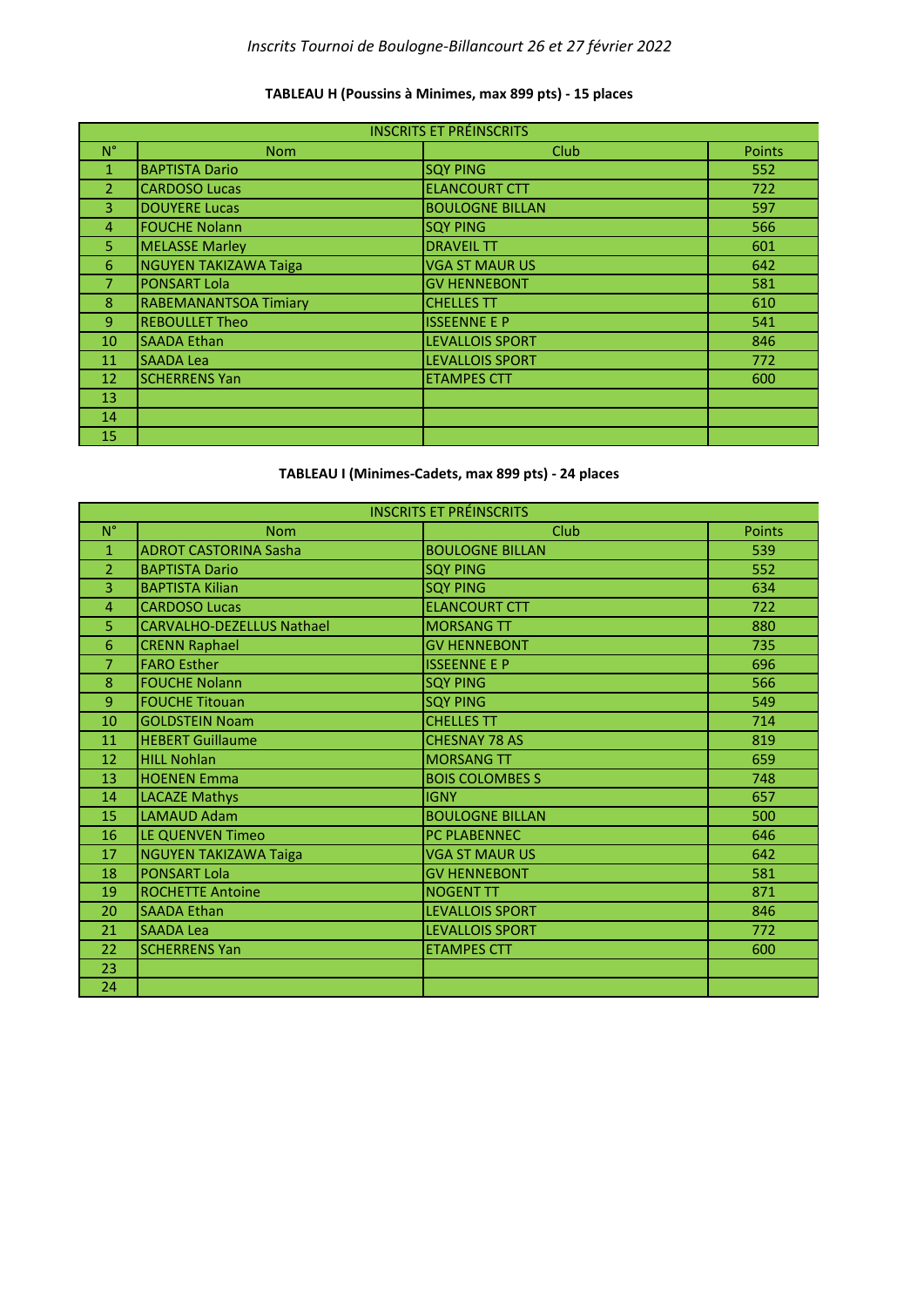### **TABLEAU J (Cadets à Vétérans, max 799 pts) - 42 places**

| <b>INSCRITS ET PRÉINSCRITS</b> |                              |                        |        |
|--------------------------------|------------------------------|------------------------|--------|
| $N^{\circ}$                    | <b>Nom</b>                   | Club                   | Points |
| 1                              | <b>BAPTISTA Kilian</b>       | <b>SQY PING</b>        | 634    |
| $\overline{2}$                 | <b>BERGER Sebastien</b>      | <b>VGA ST MAUR US</b>  | 582    |
| 3                              | <b>BRUNO Tony</b>            | <b>US Fontenay TT</b>  | 517    |
| $\overline{\mathbf{4}}$        | <b>DESVAUX Guillaume</b>     | <b>ES VILLIERS</b>     | 760    |
| 5                              | <b>DHORE Victoria</b>        | <b>BOULOGNE BILLAN</b> | 500    |
| 6                              | <b>DORE Benjamin</b>         | <b>NOGENT TT</b>       | 718    |
| $\overline{7}$                 | <b>DORSEMAINE Alexandre</b>  | <b>CHESNAY 78 AS</b>   | 682    |
| 8                              | <b>DRIS Timeo</b>            | <b>ALFORT JSA</b>      | 667    |
| 9                              | <b>EA Shine</b>              | <b>SQY PING</b>        | 758    |
| 10                             | <b>FLEURY Romain</b>         | <b>GV HENNEBONT</b>    | 561    |
| 11                             | <b>FOUCHE Titouan</b>        | <b>SQY PING</b>        | 549    |
| 12                             | <b>GOLDSTEIN Noam</b>        | <b>CHELLES TT</b>      | 714    |
| 13                             | <b>GORINTIN Zoe</b>          | <b>BOULOGNE BILLAN</b> | 701    |
| 14                             | <b>HILL Nohlan</b>           | <b>MORSANG TT</b>      | 659    |
| 15                             | <b>JARRY Florian</b>         | <b>RAMBOUILLET TT</b>  | 564    |
| 16                             | <b>JUBERT Quentin</b>        | <b>NEUILLY S/M TT</b>  | 628    |
| 17                             | <b>LAVERGNE Patrick</b>      | PONTOISE-CERGY         | 500    |
| 18                             | <b>LE QUENVEN Timeo</b>      | PC PLABENNEC           | 646    |
| 19                             | <b>LECUYER Erwan</b>         | <b>VGA ST MAUR US</b>  | 733    |
| 20                             | L'HOMME Mael                 | <b>GV HENNEBONT</b>    | 689    |
| 21                             | <b>LUONG Chi Hoa</b>         | A S VIETNAM            | 500    |
| 22                             | <b>MENG Cleo</b>             | <b>BOULOGNE BILLAN</b> | 500    |
| 23                             | <b>MUMCU Burak</b>           | <b>NOGENT TT</b>       | 500    |
| 24                             | <b>NAGGEA Jannoo</b>         | <b>NEUILLY S/M TT</b>  | 640    |
| 25                             | <b>NAU Soane</b>             | <b>GV HENNEBONT</b>    | 630    |
| 26                             | <b>OBERTHUR Aurelien</b>     | <b>GV HENNEBONT</b>    | 645    |
| 27                             | <b>PELE Nolan</b>            | <b>GV HENNEBONT</b>    | 767    |
| 28                             | <b>PIGNOT Yohann</b>         | <b>BOURG LA REINE</b>  | 599    |
| 29                             | <b>PUAKAVASE Emmanuel</b>    | <b>GV HENNEBONT</b>    | 598    |
| 30                             | RABARIJAONA Zo               | <b>PUTEAUX TT CSM</b>  | 714    |
| 31                             | <b>RENAUDEAU Arsene</b>      | <b>GV HENNEBONT</b>    | 668    |
| 32                             | <b>ROCHETTE Pascal</b>       | <b>NOGENT TT</b>       | 750    |
| 33                             | <b>ROHRBASSER Kevin</b>      | <b>US Fontenay TT</b>  | 500    |
| 34                             | <b>ROLO Alexis</b>           | <b>NEUILLY S/M TT</b>  | 607    |
| 35                             | <b>ROSETTA Emmanuel</b>      | <b>VILLEJUIF US</b>    | 777    |
| 36                             | <b>RUSCON Romain</b>         | <b>LEVALLOIS SPORT</b> | 601    |
| 37                             | <b>SAVAN Vuthny</b>          | <b>BOULOGNE BILLAN</b> | 682    |
| 38                             | <b>SPENGLER Fabien</b>       | <b>US Fontenay TT</b>  | 500    |
| 39                             | <b>SUAREZ Aurelien</b>       | <b>SQY PING</b>        | 536    |
| 40                             | <b>TOUZIN Arthur</b>         | <b>US Fontenay TT</b>  | 745    |
| 41                             | <b>TRAFIMOVICH Vladislav</b> | <b>BOIS COLOMBES S</b> | 776    |
| 42                             | <b>TROLONG Alain</b>         | <b>ISSEENNE E P</b>    | 618    |
| 43                             | <b>VANICHE Andre</b>         | <b>ISSEENNE E P</b>    | 533    |
| 44                             | <b>YARD Guillaume</b>        | <b>VIROFLAY USM</b>    | 656    |
| 45                             | <b>ZHOU Feng Ping</b>        | <b>ST-DENIS US93TT</b> | 500    |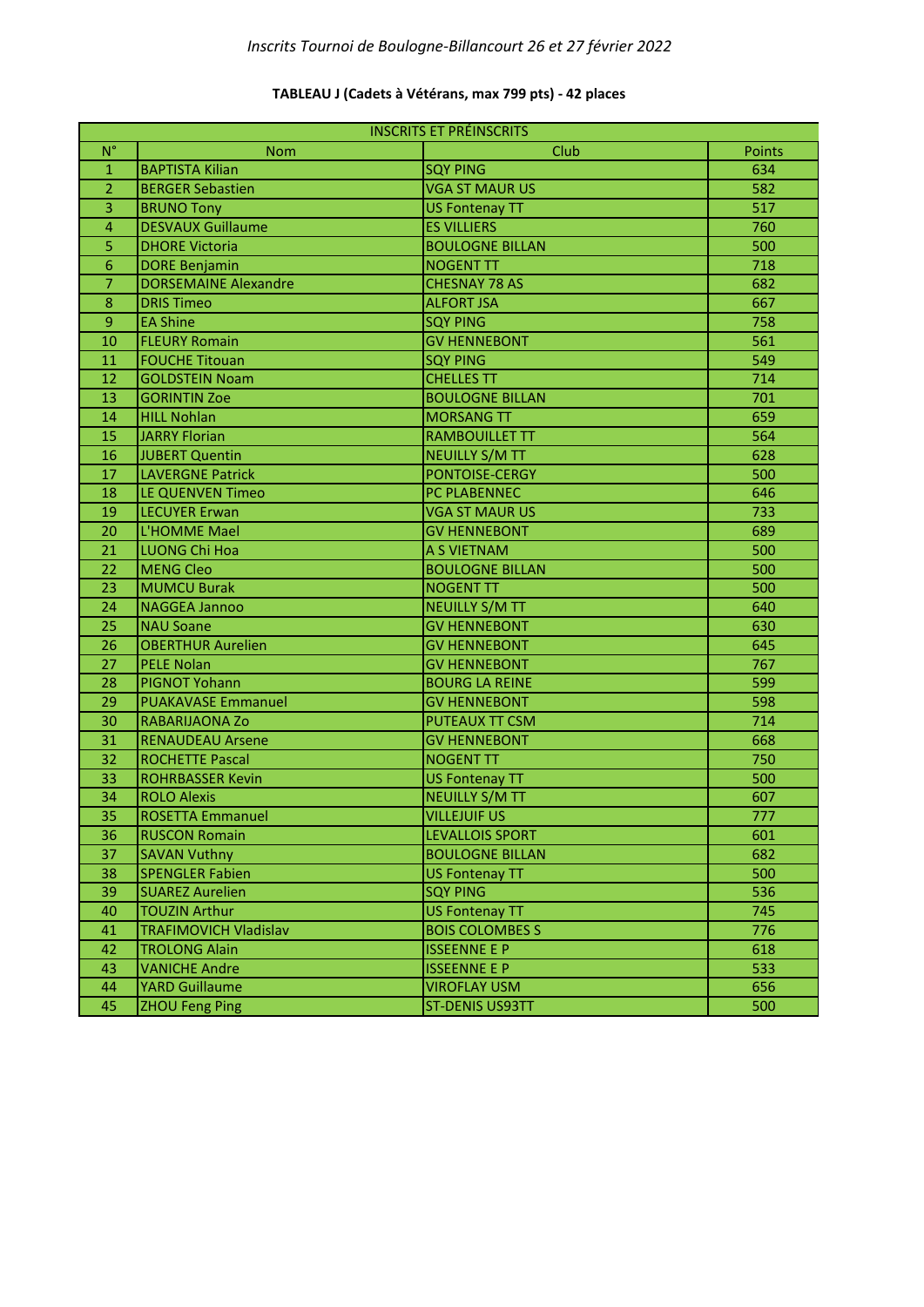## **TABLEAU K (Cadets à Vétérans, max 1099 pts) - 48 places**

| <b>INSCRITS ET PRÉINSCRITS</b> |                                               |                                            |        |
|--------------------------------|-----------------------------------------------|--------------------------------------------|--------|
| $N^{\circ}$                    | <b>Nom</b>                                    | Club                                       | Points |
| $\mathbf{1}$                   | <b>BAZIN Nolhan</b>                           | <b>FRESNES AASF</b>                        | 881    |
| $\overline{2}$                 | <b>BENOIT Oscar</b>                           | <b>NOGENT TT</b>                           | 823    |
| 3                              | <b>BERGER Sebastien</b>                       | <b>VGA ST MAUR US</b>                      | 582    |
| $\overline{\mathbf{4}}$        | <b>BIENVENU Jerome</b>                        | <b>RAMBOUILLET TT</b>                      | 1028   |
| 5                              | <b>BOITEAU Jean-Serge</b>                     | <b>BOULOGNE BILLAN</b>                     | 795    |
| 6                              | <b>BONNOT Maxime</b>                          | <b>ELAN NEVERS</b>                         | 948    |
| $\overline{7}$                 | <b>BOUYER Florian</b>                         | <b>ELANCOURT CTT</b>                       | 839    |
| 8                              | <b>CARVALHO-DEZELLUS Nathael</b>              | <b>MORSANG TT</b>                          | 880    |
| 9                              | <b>CLAVEL Damien</b>                          | <b>FRESNES AASF</b>                        | 905    |
| 10                             | <b>COZIEN Ethan</b>                           | <b>BOULOGNE BILLAN</b>                     | 1027   |
| 11                             | <b>CRENN Raphael</b>                          | <b>GV HENNEBONT</b>                        | 735    |
| 12                             | <b>DESVAUX Guillaume</b>                      | <b>ES VILLIERS</b>                         | 760    |
| 13                             | <b>DHORE Victoria</b>                         | <b>BOULOGNE BILLAN</b>                     | 500    |
| 14                             | <b>DORE Benjamin</b>                          | <b>NOGENT TT</b>                           | 718    |
| 15                             | <b>DORSEMAINE Alexandre</b>                   | <b>CHESNAY 78 AS</b>                       | 682    |
| 16                             | <b>DRIS Timeo</b>                             | <b>ALFORT JSA</b>                          | 667    |
| 17                             | <b>EA Shine</b>                               | <b>SQY PING</b>                            | 758    |
| 18                             | FISCHER-CHOMAUD Dominique                     | <b>AP PACYMENILLES</b>                     | 1037   |
| 19                             | <b>FLEURY Romain</b>                          | <b>GV HENNEBONT</b>                        | 561    |
| 20                             | <b>GNAZALE Malia</b>                          | <b>US Fontenay TT</b>                      | 803    |
| 21                             | <b>GORINTIN Zoe</b>                           | <b>BOULOGNE BILLAN</b>                     | 701    |
| 22                             | <b>GOURIOU Felix</b>                          | <b>BOULOGNE BILLAN</b>                     | 880    |
| 23                             | <b>HEBERT Guillaume</b>                       | <b>CHESNAY 78 AS</b>                       | 819    |
| 24                             | <b>HOENEN Emma</b>                            | <b>BOIS COLOMBES S</b>                     | 748    |
| 25                             | <b>KOULAOUINHI Lorenza</b>                    | <b>VGA ST MAUR US</b>                      | 932    |
| 26                             | <b>LECUYER Erwan</b>                          | <b>VGA ST MAUR US</b>                      | 733    |
| 27                             | <b>LECUYER Ines</b>                           | <b>VGA ST MAUR US</b>                      | 1071   |
| 28                             | <b>LEGAST Adrien</b>                          | <b>RAMBOUILLET TT</b>                      | 1057   |
| 29                             | L'HOMME Mael                                  | <b>GV HENNEBONT</b>                        | 689    |
|                                |                                               |                                            |        |
| 30                             | <b>MAES Antoine</b>                           | <b>BOIS COLOMBES S</b><br><b>NOGENT TT</b> | 915    |
| 31                             | <b>MUMCU Burak</b>                            |                                            | 500    |
| 32                             | <b>NAU Soane</b>                              | <b>GV HENNEBONT</b>                        | 630    |
| 33                             | <b>OBERTHUR Aurelien</b><br><b>PELE Nolan</b> | <b>GV HENNEBONT</b>                        | 645    |
| 34                             |                                               | <b>GV HENNEBONT</b>                        | 767    |
| 35                             | PIGNOT Yohann                                 | <b>BOURG LA REINE</b>                      | 599    |
| 36                             | <b>PIGOT Gabriel</b>                          | <b>ORGEVAL TT</b>                          | 1020   |
| 37                             | <b>PUAKAVASE Emmanuel</b>                     | <b>GV HENNEBONT</b>                        | 598    |
| 38                             | RABARIJAONA Zo                                | <b>PUTEAUX TT CSM</b>                      | 714    |
| 39                             | <b>RENAUDEAU Arsene</b>                       | <b>GV HENNEBONT</b>                        | 668    |
| 40                             | <b>ROCHETTE Antoine</b>                       | <b>NOGENT TT</b>                           | 871    |
| 41                             | <b>ROCHETTE Pascal</b>                        | <b>NOGENT TT</b>                           | 750    |
| 42                             | <b>ROSETTA Emmanuel</b>                       | <b>VILLEJUIF US</b>                        | 777    |
| 43                             | <b>RUSCON Romain</b>                          | <b>LEVALLOIS SPORT</b>                     | 601    |
| 44                             | <b>SUAREZ Aurelien</b>                        | <b>SQY PING</b>                            | 536    |
| 45                             | <b>TOUZIN Arthur</b>                          | <b>US Fontenay TT</b>                      | 745    |
| 46                             | <b>TRAFIMOVICH Vladislav</b>                  | <b>BOIS COLOMBES S</b>                     | 776    |
| 47                             | <b>TROLONG Alain</b>                          | <b>ISSEENNE E P</b>                        | 618    |
| 48                             | <b>TU XUAN Minh</b>                           | <b>BOULOGNE BILLAN</b>                     | 614    |

| <b>LISTE D'ATTENTE</b> |                   |                        |        |
|------------------------|-------------------|------------------------|--------|
| N°                     | Nom               | <b>Slub</b>            | Points |
|                        | JACQUEMART Pierre | <b>ICHATOU CROISSY</b> | 1027   |
|                        | D'ARJUZON Gaspard |                        | 1076   |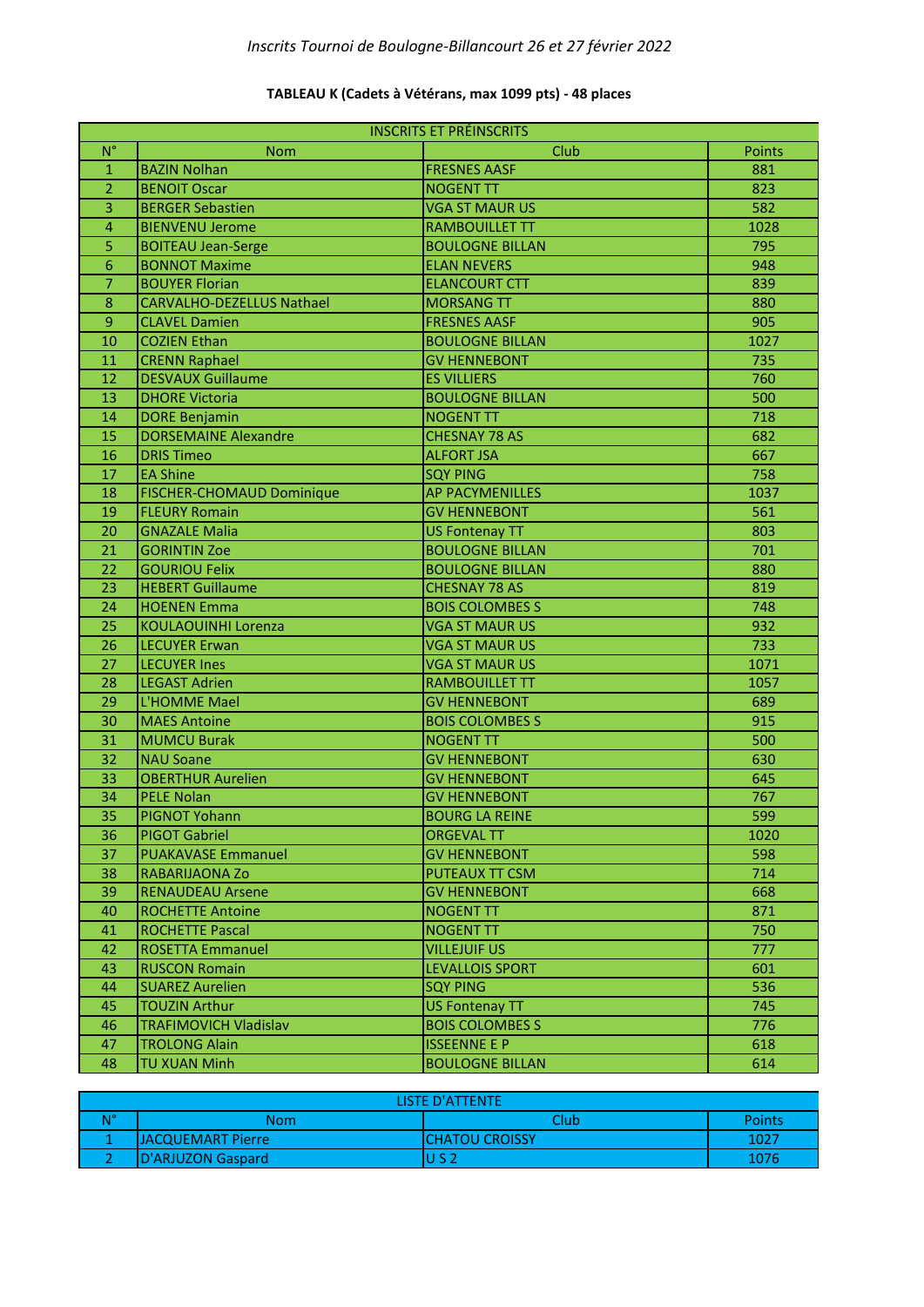| <b>INSCRITS ET PRÉINSCRITS</b> |                                  |                        |               |
|--------------------------------|----------------------------------|------------------------|---------------|
| $N^{\circ}$                    | <b>Nom</b>                       | Club                   | <b>Points</b> |
| $\mathbf{1}$                   | <b>BALING BARBE Raphael</b>      | <b>GV HENNEBONT</b>    | 1098          |
| $\overline{2}$                 | <b>BAPT Flore</b>                | <b>NEUILLY ASPN</b>    | 893           |
| 3                              | <b>BARCELO Valentin</b>          | <b>CTTCMM</b>          | 1189          |
| $\overline{4}$                 | <b>BAZIN Nolhan</b>              | <b>FRESNES AASF</b>    | 881           |
| 5                              | <b>BENOIT Oscar</b>              | <b>NOGENT TT</b>       | 823           |
| $6\phantom{1}6$                | <b>BIENVENU Jerome</b>           | <b>RAMBOUILLET TT</b>  | 1028          |
| $\overline{7}$                 | <b>BOITEAU Jean-Serge</b>        | <b>BOULOGNE BILLAN</b> | 795           |
| $\boldsymbol{8}$               | <b>BONNOT Maxime</b>             | <b>ELAN NEVERS</b>     | 948           |
| 9                              | <b>BOUYER Florian</b>            | <b>ELANCOURT CTT</b>   | 839           |
| 10                             | <b>CAMBONIE Cecile</b>           | PONTOISE-CERGY         | 1159          |
| 11                             | <b>CARIOU Romain</b>             | <b>GV HENNEBONT</b>    | 1378          |
| 12                             | <b>CERVERA Y ALVAREZ Paul</b>    | US <sub>2</sub>        | 1221          |
| 13                             | <b>CHALINE Paul</b>              | <b>SM MONTROUGE</b>    | 1119          |
| 14                             | <b>CHARTIN Benoit</b>            | <b>SM MONTROUGE</b>    | 1324          |
| 15                             | <b>CHAUDOREILLE Thomas</b>       | <b>BOIS COLOMBES S</b> | 1278          |
| 16                             | <b>CLAVEL Damien</b>             | <b>FRESNES AASF</b>    | 905           |
| 17                             | <b>COZIEN Ethan</b>              | <b>BOULOGNE BILLAN</b> | 1027          |
| 18                             | <b>D'ARJUZON Gaspard</b>         | US <sub>2</sub>        | 1076          |
| 19                             | <b>DE GREEF Francois</b>         | <b>COURBEVOIE STT</b>  | 1259          |
| 20                             | <b>FANENE Siliako</b>            | <b>GV HENNEBONT</b>    | 1169          |
| 21                             | <b>FISCHER-CHOMAUD Dominique</b> | <b>AP PACYMENILLES</b> | 1037          |
| 22                             | <b>FRANTZ Gabriel</b>            | <b>ELANCOURT CTT</b>   | 1037          |
| 23                             | <b>GAULON-BARNOUIN Emmanuel</b>  | US <sub>2</sub>        | 1347          |
| 24                             | <b>GOLDSTEIN Nathanael</b>       | <b>CHELLES TT</b>      | 1136          |
| 25                             | <b>GOURIOU Felix</b>             | <b>BOULOGNE BILLAN</b> | 880           |
| 26                             | <b>GREVET Maela</b>              | <b>NEUILLY ASPN</b>    | 1138          |
| 27                             | <b>JACQUEMART Pierre</b>         | <b>CHATOU CROISSY</b>  | 1027          |
| 28                             | JUBERT Quentin                   | <b>NEUILLY S/M TT</b>  | 628           |
| 29                             | <b>LACAZE Arman</b>              | <b>IGNY</b>            | 1271          |
| 30                             | <b>LAURENT Hermann</b>           | <b>GV HENNEBONT</b>    | 1269          |
| 31                             | <b>LECUYER Ines</b>              | <b>VGA ST MAUR US</b>  | 1071          |
| 32                             | <b>LEGAST Adrien</b>             | <b>RAMBOUILLET TT</b>  | 1057          |
| 33                             | <b>MAES Antoine</b>              | <b>BOIS COLOMBES S</b> | 915           |
| 34                             | <b>MAZERAT Hugo</b>              | <b>COURBEVOIE STT</b>  | 813           |
| 35                             | <b>MU Laurine</b>                | PONTOISE-CERGY         | 1057          |
| 36                             | <b>PIGOT Gabriel</b>             | <b>ORGEVAL TT</b>      | 1020          |
| 37                             | <b>POINSOT Barthelemy</b>        | <b>PALAISEAU US</b>    | 1362          |
| 38                             | RABEMANANTSOA Tiavina            | <b>CHELLES TT</b>      | 1171          |
| 39                             | RAHARIJAONA Santatriniaina       | <b>GV HENNEBONT</b>    | 1145          |
| 40                             | <b>RAULIN Thomas</b>             | <b>SQY PING</b>        | 1224          |
| 41                             | <b>REBONDY Patrick</b>           | <b>LEVALLOIS SPORT</b> | 1022          |
| 42                             | <b>REGRAGUI Sofia</b>            | <b>BOULOGNE BILLAN</b> | 928           |
| 43                             | <b>ROLO Alexis</b>               | <b>NEUILLY S/M TT</b>  | 607           |
| 44                             | <b>TAPIA Jacky</b>               | <b>LES LILAS TT</b>    | 1291          |
| 45                             | THEPSUWAN Kritsornsawan          | <b>LEVALLOIS SPORT</b> | 1196          |

## **TABLEAU L (Cadets à Vétérans, max 1399 pts) - 45 places**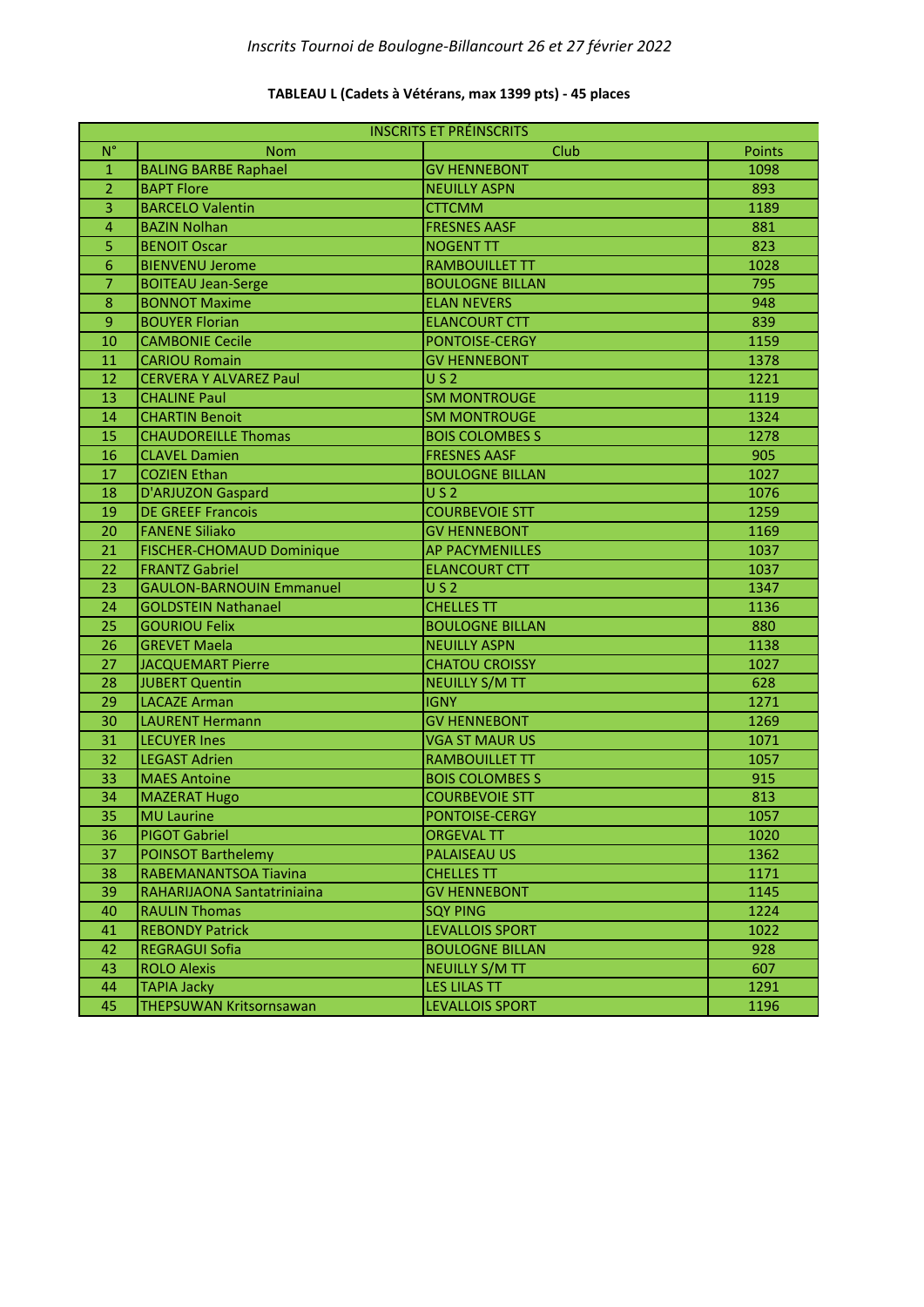### **TABLEAU M (Cadets à Vétérans, max 1699 pts) - 48 places**

| <b>INSCRITS ET PRÉINSCRITS</b> |                                 |                        |        |
|--------------------------------|---------------------------------|------------------------|--------|
| $N^{\circ}$                    | <b>Nom</b>                      | Club                   | Points |
| $\mathbf{1}$                   | <b>BALING BARBE Raphael</b>     | <b>GV HENNEBONT</b>    | 1098   |
| $\overline{2}$                 | <b>BAPT Flore</b>               | <b>NEUILLY ASPN</b>    | 893    |
| 3                              | <b>BENMOUNA Amine</b>           | PONTOISE-CERGY         | 1424   |
| $\overline{4}$                 | <b>BLIN Thomas</b>              | <b>GV HENNEBONT</b>    | 1385   |
| 5                              | <b>BROUCKAERT Elouann</b>       | <b>GV HENNEBONT</b>    | 1414   |
| 6                              | <b>CAMBONIE Cecile</b>          | PONTOISE-CERGY         | 1159   |
| 7                              | <b>CARIOU Romain</b>            | <b>GV HENNEBONT</b>    | 1378   |
| 8                              | <b>CERVERA Y ALVAREZ Paul</b>   | US <sub>2</sub>        | 1221   |
| 9                              | <b>CHADELAUD Jovan</b>          | <b>VERSAILLES SCTT</b> | 1388   |
| 10                             | <b>CHALINE Paul</b>             | <b>SM MONTROUGE</b>    | 1119   |
| 11                             | <b>CHAUDOREILLE Thomas</b>      | <b>BOIS COLOMBES S</b> | 1278   |
| 12                             | <b>CHU Olivier</b>              | <b>MARLY LE ROI US</b> | 1227   |
| 13                             | <b>CORRIC Paolo</b>             | <b>NIMES ASPC</b>      | 1668   |
| 14                             | <b>DE GREEF Francois</b>        | <b>COURBEVOIE STT</b>  | 1259   |
| 15                             | DIMBIMIARILANITRA Harena        | <b>GV HENNEBONT</b>    | 1145   |
| 16                             | <b>DUROY Nicolas</b>            | <b>GV HENNEBONT</b>    | 1503   |
| 17                             | <b>DUROY Valentin</b>           | <b>ELANCOURT CTT</b>   | 1462   |
| 18                             | <b>FANENE Siliako</b>           | <b>GV HENNEBONT</b>    | 1169   |
| 19                             | <b>FRANTZ Gabriel</b>           | <b>ELANCOURT CTT</b>   | 1037   |
| 20                             | <b>GAULON-BARNOUIN Emmanuel</b> | U S 2                  | 1347   |
| 21                             | <b>GERVAIS Hugo</b>             | <b>RUEIL ATHLETIC</b>  | 1542   |
| 22                             | <b>GIVELET Pierre</b>           | <b>GV HENNEBONT</b>    | 1133   |
| 23                             | <b>GOLDSTEIN Nathanael</b>      | <b>CHELLES TT</b>      | 1136   |
| 24                             | <b>GREVET Maela</b>             | <b>NEUILLY ASPN</b>    | 1138   |
| 25                             | <b>HACHARD Ilan</b>             | <b>MERY</b>            | 1488   |
| 26                             | <b>JANUS Tomasz</b>             | <b>BOULOGNE BILLAN</b> | 1630   |
| 27                             | <b>KAROUIA Elyas</b>            | <b>SQY PING</b>        | 1544   |
| 28                             | <b>KHEZZANE Ilane</b>           | <b>GV HENNEBONT</b>    | 1600   |
| 29                             | <b>KTORZA Renald</b>            | <b>PANTIN CMS</b>      | 1450   |
| 30                             | <b>LAURENT Hermann</b>          | <b>GV HENNEBONT</b>    | 1269   |
| 31                             | LELLOUCHE Jordan                | <b>ST GRATIEN</b>      | 1517   |
| 32                             | <b>MARBOTTE Vincent</b>         | <b>BOULOGNE BILLAN</b> | 1494   |
| 33                             | <b>MARSY Philippe</b>           | <b>SENE TT</b>         | 1457   |
| 34                             | <b>MARTIN Anthony</b>           | <b>GV HENNEBONT</b>    | 1547   |
| 35                             | <b>MENG Xiang Yuan</b>          | PARIS IX ATT           | 1641   |
| 36                             | <b>MICHE Ludovic</b>            | Esp. REUILLY           | 1465   |
| 37                             | <b>MU Laurine</b>               | PONTOISE-CERGY         | 1057   |
| 38                             | <b>MU Maxance</b>               | PONTOISE-CERGY         | 1303   |
| 39                             | <b>NAMAN Jean-Jacques</b>       | <b>BOULOGNE BILLAN</b> | 1150   |
| 40                             | <b>POINSOT Barthelemy</b>       | <b>PALAISEAU US</b>    | 1362   |
| 41                             | RAKOTOMANANA Zo Fanomezantso    | <b>GV HENNEBONT</b>    | 1445   |
| 42                             | <b>REGRAGUI Sofia</b>           | <b>BOULOGNE BILLAN</b> | 928    |
| 43                             | <b>SAINT DENIS Benoit</b>       | <b>GV HENNEBONT</b>    | 1492   |
| 44                             | <b>TAPIA Jacky</b>              | <b>LES LILAS TT</b>    | 1291   |
| 45                             | <b>TEAV Aaron</b>               | <b>SM MONTROUGE</b>    | 1549   |
| 46                             | <b>TROUBAT Edgar</b>            | <b>VERSAILLES SCTT</b> | 1613   |
| 47                             | <b>ZHAO Antoine</b>             | <b>BOULOGNE BILLAN</b> | 1549   |
| 48                             | <b>ZOUITENE Bilel</b>           | <b>IGNY</b>            | 1402   |

| <b>ILSTE D'ATTENTE</b>    |                          |                |        |
|---------------------------|--------------------------|----------------|--------|
| $\mathbf{M}^{\mathbf{p}}$ | Nom                      | <b>Nub</b>     | Points |
|                           | <b>CHAUDAGNE Nicolas</b> | IPING PARIS 14 | 1362   |